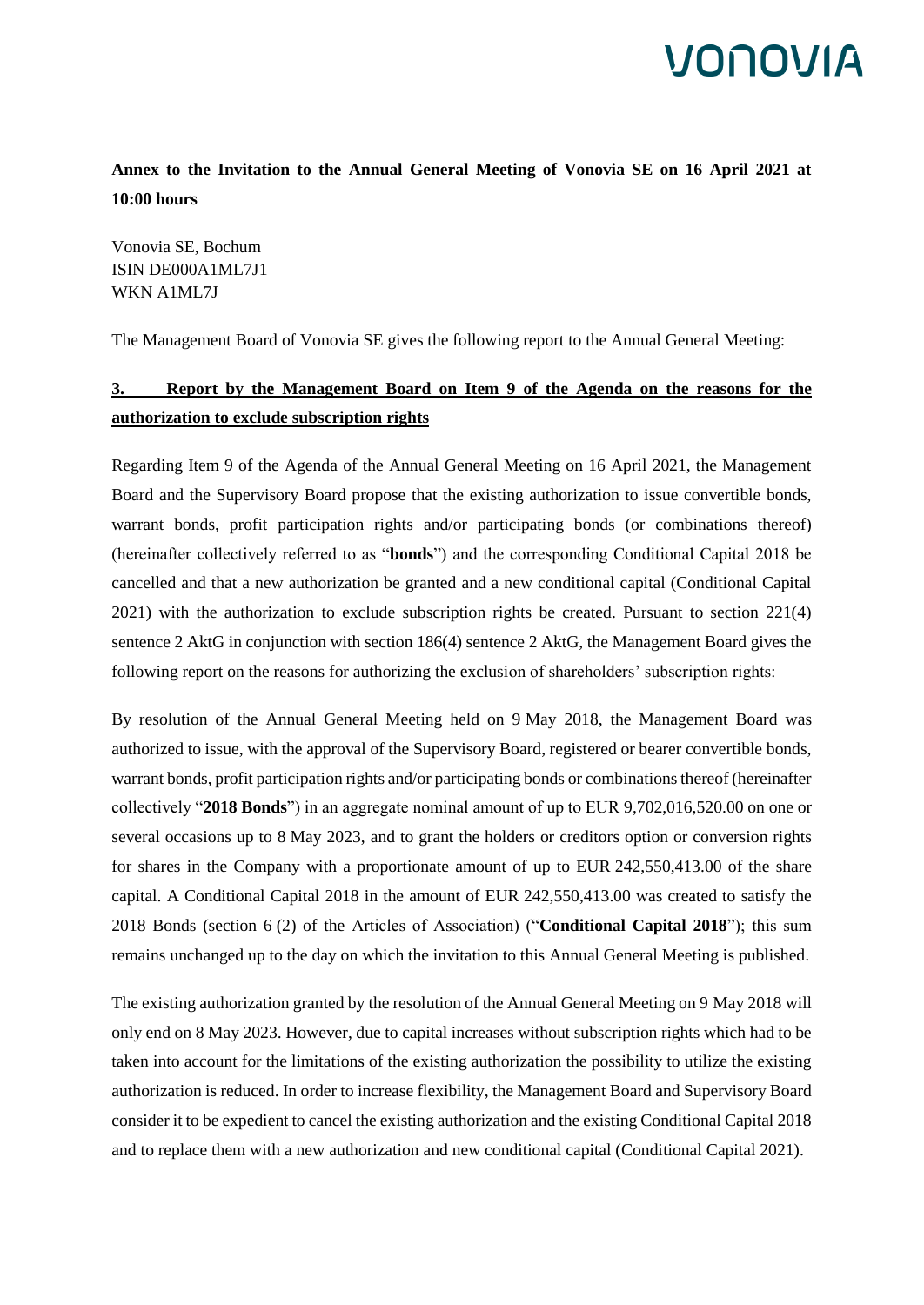To be able to make proper use of the array of possible capital market instruments that securitize conversion and option rights, it is considered to be appropriate to set the permissible issue volume at EUR 12,000,000,000.00 in the authorization and to issue the authorization for a term of five years up to 15 April 2026. The Conditional Capital that serves to satisfy the conversion and option rights is to be EUR 282,943,649.00 (this corresponds to approximately 50% of the Company's current share capital). This conditional capital ensures that the issue volume authorization scope can be used to its full extent.

The Company's Management Board shall only be entitled to issue bonds if and to the extent the number of shares which were issued or are to be issued to satisfy the bonds with conversion or option rights or obligations from conditional capital does not exceed 50% of the share capital at the time said authorization comes into effect or - if such amount is lower - at the time it is exercised. Shares issued during the term of this authorization from conditional capital are to be included in this 50% cap of the share capital. This is intended to prevent the Management Board from increasing the share capital by more than 50 % when exercising existing authorizations. The cap, decreased under the preceding sentences of this paragraph, shall be increased again when a new authorization approved by the Annual General Meeting after the decrease pursuant to section 202 or section 221 (in conjunction with a conditional capital pursuant to section 192 AktG) becomes effective, to the extent of the reach of the new authorization, but up to a maximum of 50% of the share capital in accordance with the stipulations of sentence 1 of this paragraph.

The number of shares required to satisfy conversion or option rights or obligations or to grant shares in lieu of the cash sum due on a bond with a specific issue volume generally depends on the stock market price of the Company's share at the time at which the bond is issued. If sufficient conditional capital is available, the possibility of making full use of the scope of the authorization for the issue of bonds is guaranteed.

Appropriate capitalization is an essential basis for the Company's development. Depending on the market situation, by issuing convertible and warrant bonds, the Company can make use of attractive financing options in order to generate low-interest capital inflows for the Company. By issuing profit participation rights with conversion or option rights, the interest rate can also be based on, for example, the Company's current dividend. The Company benefits from the conversion and option premiums generated by the issue. Practice has shown that a number of financial instruments cannot be placed until option and conversion rights are granted.

With the exception of instances involving an option or conversion obligation, the conversion or option price to be determined for a share must equate either to at least 80% of the arithmetic mean of the closing prices of the Company's share in Xetra trading (or a comparable successor system) on the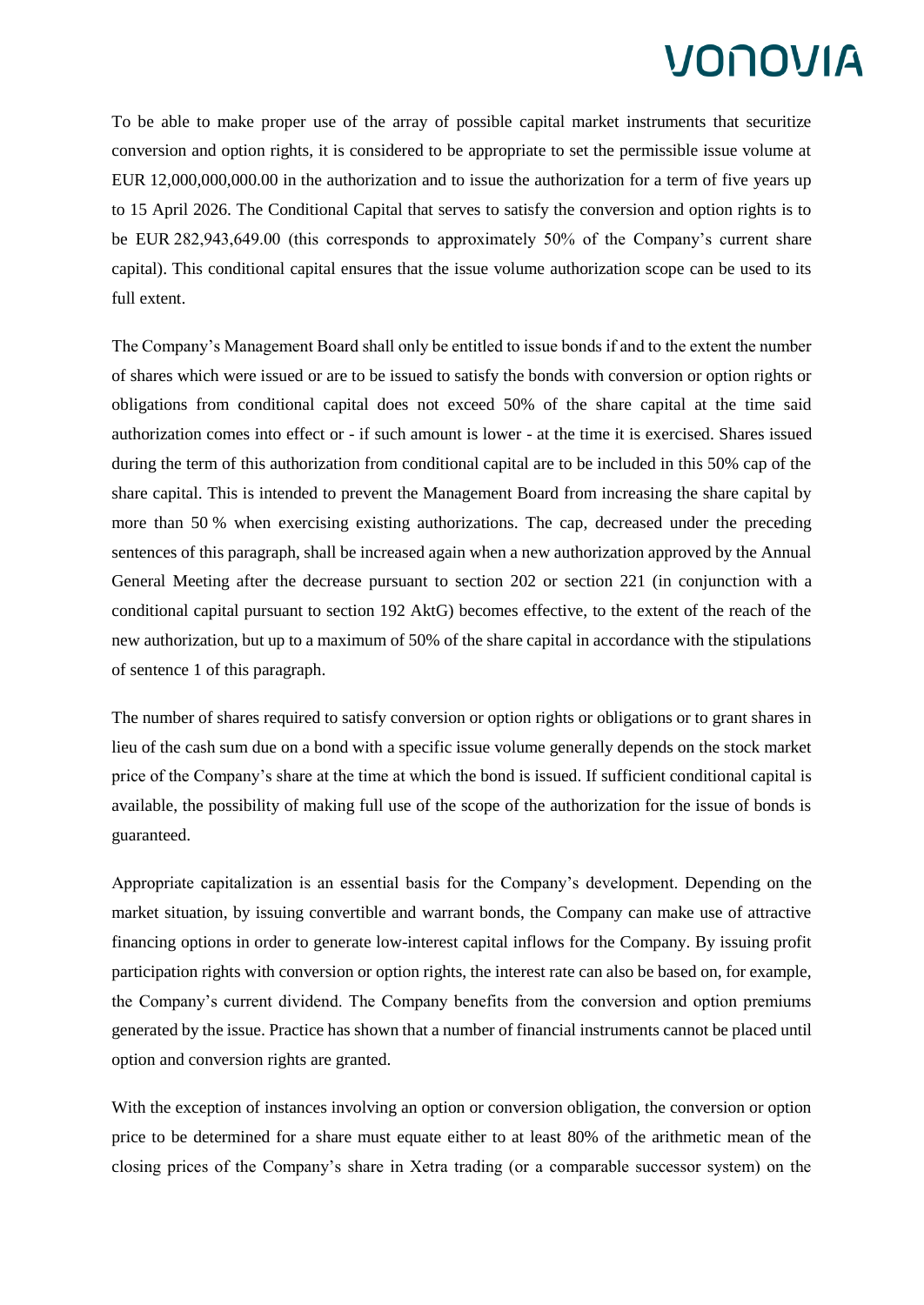Frankfurt Stock Exchange on the ten trading days prior to the day on which the Management Board makes its definitive decision regarding the issuing of bonds or regarding the Company's acceptance or allocation in relation to the issuing of bonds or  $-$  in the event that subscription rights are granted  $-$  to at least 80% of the arithmetic mean of the closing prices of the Company's share in Xetra trading (or a comparable successor system) in the course of (i) the days on which the subscription rights are traded on the Frankfurt Stock Exchange, with the exception of the final two days of subscription rights trading, or (ii) the days from the start of the subscription period up to the point in time at which the subscription price is definitively determined. Section 9(1) AktG and section 199 AktG remain unaffected. In the case of bonds involving conversion or option rights or obligations, notwithstanding sections 9(1), 199 AktG, the conversion or option price may be reduced by virtue of an anti-dilution provision following more detailed specification of the conditions if the Company increases the share capital during the conversion or option period while granting its shareholders subscription rights or if the Company issues other bonds or grants or guarantees any other option rights without granting the holders of bonds with conversion or option rights or obligations subscription rights in the same volume as said holders would be entitled to upon exercising their conversion or option rights or fulfilling their conversion or option obligations. Subject to the details of the conditions of the bonds, the option or conversion price may also be reduced by virtue of a cash payment when exercising the option or conversion right or fulfilling the conversion or option obligations. The conditions may also allow for a value-preserving adjustment of the conversion or option price in relation to other measures which may lead to the dilution of the value of the conversion or option rights (e.g. including the payment of a dividend). In any case, the proportion of the share capital attributable to the shares received per partial bond must not exceed the nominal amount of each partial bond.

When bonds are issued, the shareholders must in principle be granted subscription rights for the bonds (section 221(4) AktG in conjunction with section 186(1) AktG). The Management Board may make use of the possibility to issue bonds to one or several credit institution(s) or one or several enterprise(s) operating pursuant to section 53(1) sentence 1 KWG or section 53b(1) sentence 1 or (7) KWG with the obligation to indirectly offer the bonds to the shareholders for subscription in accordance with their subscription right (known as an indirect subscription right pursuant to section 186(5) AktG). This does not constitute a limitation of the shareholders' subscription rights. In the end, the shareholders are granted the same subscription rights as with a direct subscription. Only for technical reasons, one or more banks will be involved in the handling of this.

Nonetheless, with the approval of the Supervisory Board, the Management Board shall be authorized to exclude subscription rights under certain circumstances.

(i) With the approval of the Supervisory Board, the Management Board shall be authorized to exclude subscription rights for fractional amounts.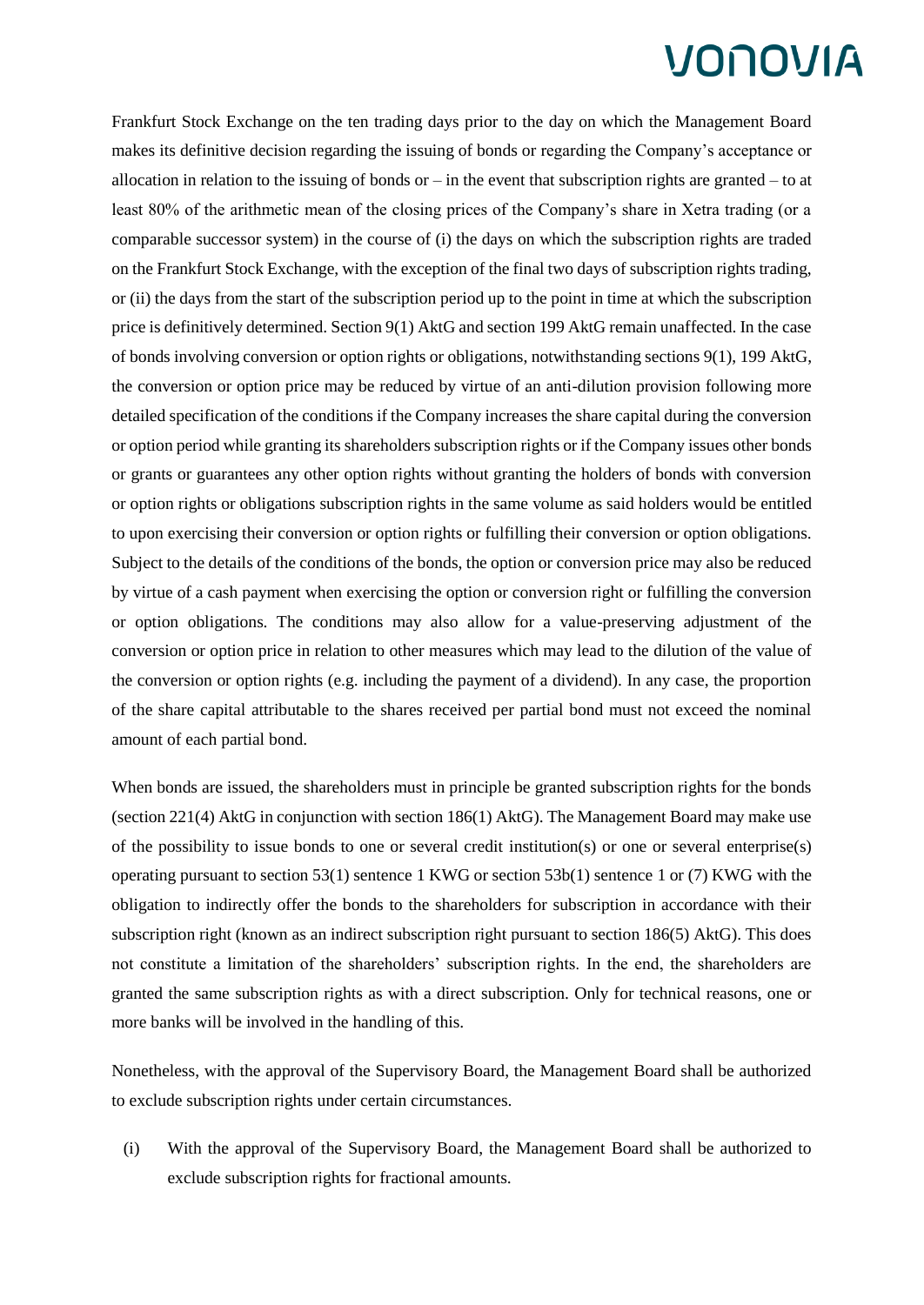The purpose of this subscription rights exclusion is to facilitate an issuance normally involving shareholder subscription rights, as it results in a subscription ratio which is technically feasible. The value of each shareholder's fractional amount is generally low and as such their potential dilutive effect must also be deemed to be low. In contrast, the cost of an issue without such an exclusion is considerably greater. The exclusion therefore makes the issue more practicable and easier to implement. For these reasons, the Management Board and the Supervisory Board consider the potential exclusion of subscription rights to be objectively justified and also appropriate when weighed against the interests of the shareholders.

(ii) Furthermore, it shall be possible to exclude, with the approval of the Supervisory Board, the shareholders' subscription rights in order to grant bond holders/creditors subscription rights in the same volume as said holders/creditors would be entitled to upon exercising their conversion or option rights or fulfilling their conversion or option obligations in order to compensate dilutions.

This allows subscription rights to be granted to holders/creditors of bonds already issued or to be issued as an anti-dilution measure in lieu of a reduction in the option or conversion price. Incorporating such anti-dilution measures into bonds is standard market procedure.

(iii) Apart from that, when issuing bonds against cash contribution, the Management Board shall be authorized, by analogous application of section 186(3) sentence 4 AktG, to exclude subscription rights with the approval of the Supervisory Board, if the issue price of the bonds is not significantly lower than their market value determined based on generally accepted actuarial methods.

This can be expedient to exploit favorable stock market situations at short notice and to be able to place a bond in the market quickly and flexibly with attractive conditions. As the stock markets can be volatile, achieving as advantageous an issue result as possible is often heavily dependent on whether it is possible to respond to market developments at short notice. Favorable conditions that are as market-based as possible can in principle only be set if the Company is not tied to them for an overly long offer period. In the case of subscription right issues, a considerable margin of safety is generally required in order to safeguard the chances of success of the issue for the entire offer period. Section 186(2) AktG does permit the subscription price (and in the case of warrant and convertible bonds, therefore also the bond conditions) to be published up to the third from last day of the subscription period. However, in view of the volatility of the stock markets, this still results in market risk lasting a number of days, resulting in margins of safety being applied when determining the bond conditions. Furthermore, if subscription rights are granted, placement with third parties is made more difficult/involves additional work due to the uncertainty of their exercise (subscription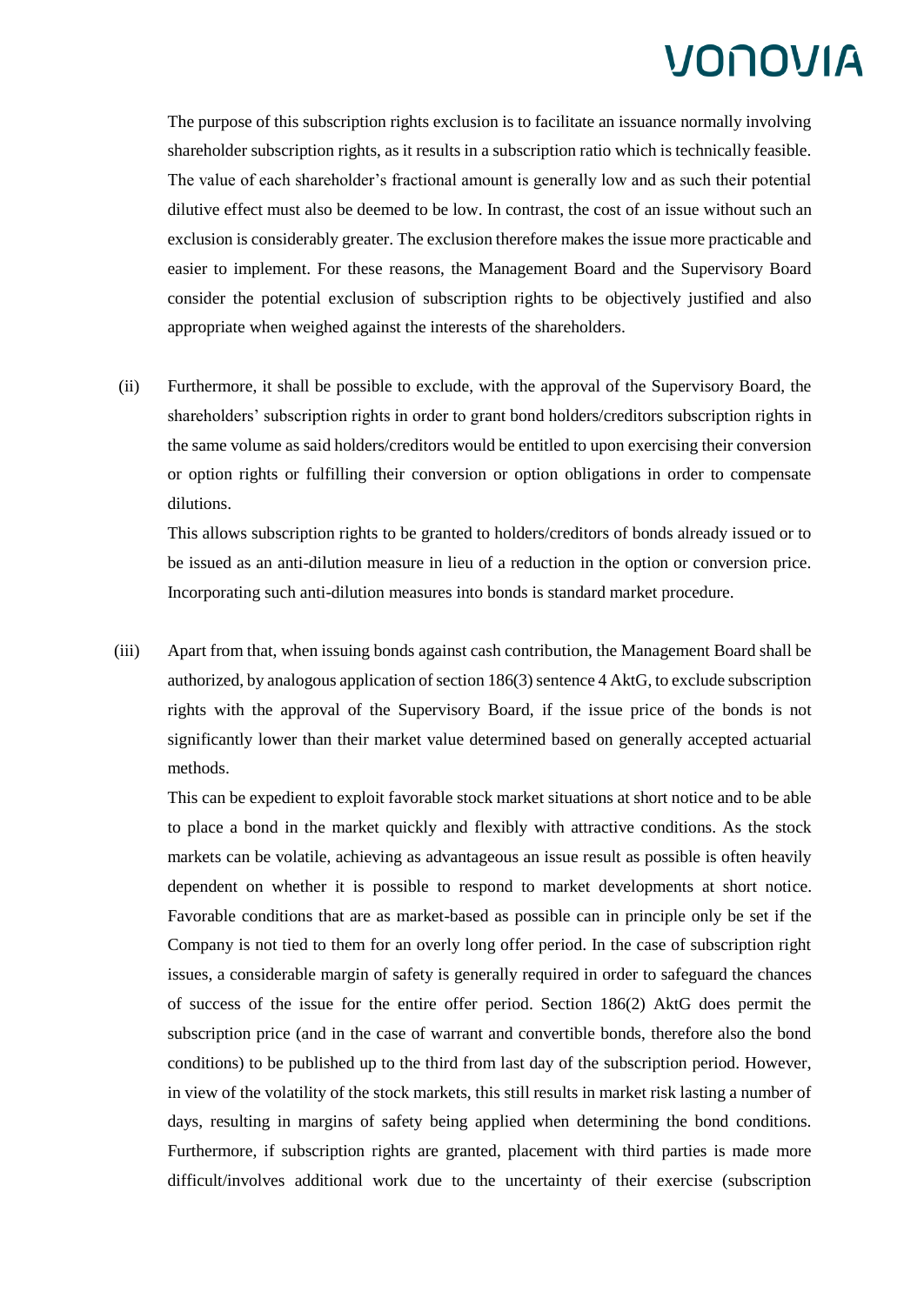behavior). After all, if subscription rights are granted, the Company is unable to react at short notice to changes in the market conditions due to the length of the subscription period, and this can lead to less favorable capital procurement for the Company.

The shareholders' interests are protected by the bonds not being issued significantly below their market value. The market value is to be calculated on the basis of recognized valuation principles. When setting the price while taking into account the capital market situation in question, the Management Board will keep the reduction compared with the market value as low as possible. This results in the accounting par value of the subscription rights being so low that the shareholders are not subject to any significant economic disadvantage as a result of the exclusion of subscription rights.

The market-oriented setting of the conditions and thus the avoidance of any significant value dilution can also be achieved if the Management Board effects a book building. This process involves the investors being requested to submit purchase orders on the basis of preliminary bond conditions, in the process specifying what they consider to be, for example, the marketoriented interest rate and/or other economic components. At the end of the book building period, the conditions not yet fixed, such as the interest rate, are set in accordance with supply and demand as determined on the basis of the purchase orders submitted by the investors. In this way, the bonds' total value is determined in a market-based manner. A book building allows the Management Board to ensure that no significant dilution of the value of the shares will be caused by the exclusion of subscription rights.

The shareholders additionally have the opportunity to maintain their share of the Company's share capital by effecting stock market acquisitions at almost identical conditions. This appropriately protects their asset interests.

The authorization to exclude subscription rights pursuant to section 221(4) sentence 2 AktG in conjunction with section 186(3) sentence 4 AktG only applies to bonds with rights to shares to which no more than 10% of the share capital is apportioned, either at the time at which this authorization becomes effective or  $-\text{in}$  the event that this amount is the lower one  $-\text{at}$  the time at which it is exercised. This cap of 10% of the share capital is to include (i) any shares issued or disposed during the term of this authorization without subscription rights in direct or analogous application of section 186(3) sentence 4 AktG and (ii) any shares issued or to be issued to satisfy bonds with conversion or option rights or obligations, provided these bonds were issued during the term of this authorization without subscription rights pursuant to section 186(3) sentence 4 AktG.

This attribution serves the shareholders' interests that dilutions of their investments shall be as little as possible. The cap, decreased under the preceding inclusion clause, shall be increased again when a new authorization to exclude shareholder subscription rights pursuant to or in line with section 186(3) sentence 4 AktG approved by the General Meeting after the decrease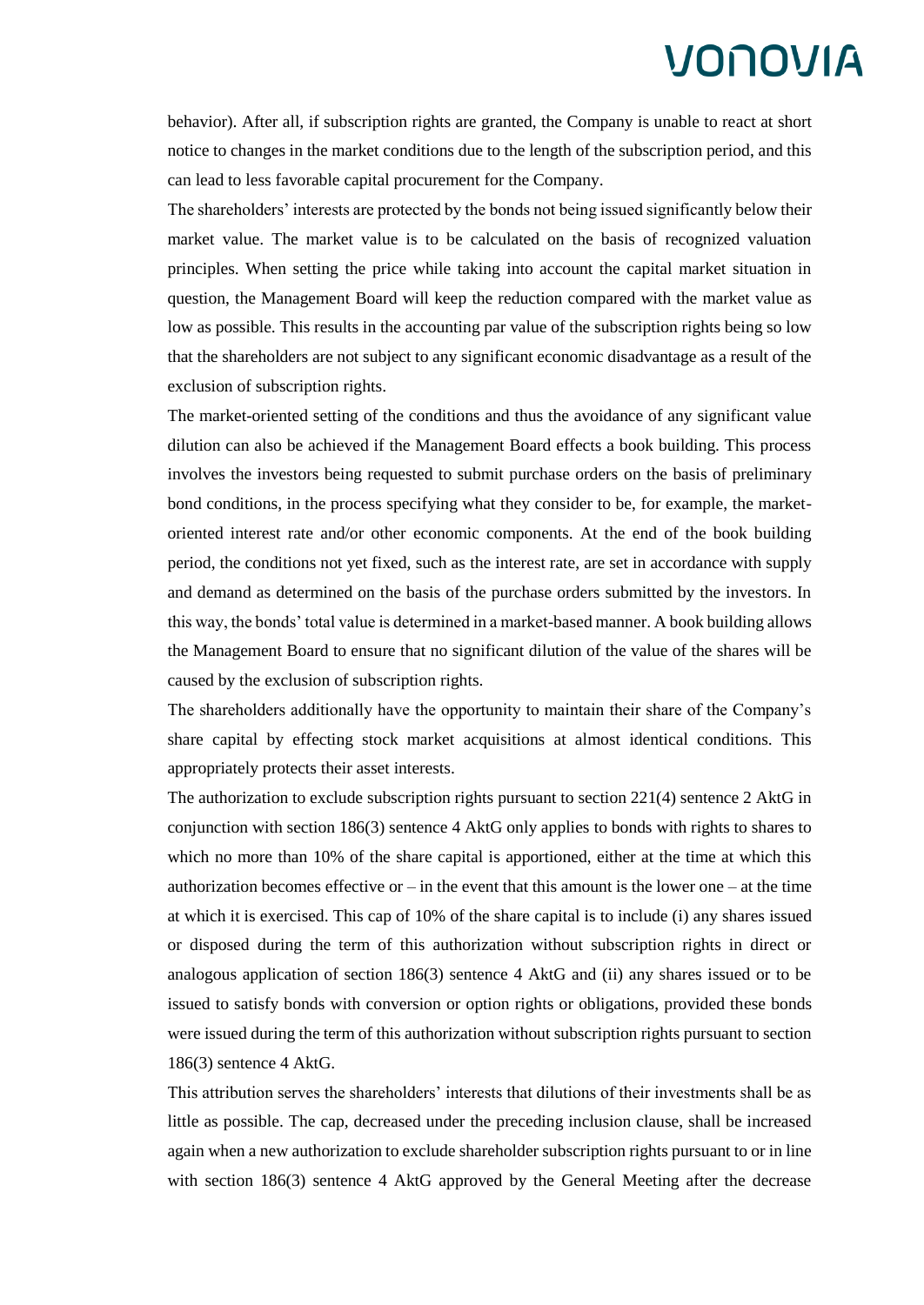becomes effective, to the extent of the reach of the new authorization, but up to a maximum of 10% of the share capital in accordance with the stipulations of sentence 1 of the inclusion clause. In such case (or cases), the General Meeting once again has the opportunity to decide on the simplified exclusion of subscription rights, meaning that the reason for inclusion has again ceased to apply. This is because, with the effectiveness of the new authorization for a simplified exclusion of subscription rights, the ban regarding the authorization to issue the bonds without shareholder subscription rights brought about by the exercise of the authorization to issue new shares or by the sale of own shares shall lapse. Due to the identical majority requirements for such a resolution, the renewed authorization for the simplified exclusion of subscription rights is at the same time also to be seen  $-$  to the extent that the statutory requirements are observed – as a confirmation regarding this authorization. In the event of a renewed exercise of an authorization to exclude subscription rights in direct or analogous application of section 186(3) sentence 4 AktG, the deduction is carried out again.

(iv) Bonds may also be issued against contribution in kind insofar as this is in the interests of the Company. Contributions in kind may be in particular, but not only, a company, parts of a company, interests in a company and other assets in connection with an acquisition plan (including receivables), real estate and real estate portfolios. In this case, the Management Board is authorized to exclude, with the approval of the Supervisory Board, the shareholders' subscription rights, if the value of the contribution in kind is commensurate to the theoretical market value of the bonds as determined on the basis of recognized valuation principles.

This makes it possible to also use bonds as an acquisition currency in suitable isolated cases. Practice has shown that it is frequently necessary in negotiations to provide the consideration not only in cash, but also or exclusively in some other form. The possibility of offering bonds as a consideration thus results in an advantage in the competition for interesting acquisition targets and offers the necessary scope for exploiting opportunities to acquire companies (even large companies), interests in companies or other assets that present themselves without impacting heavily on liquidity. This can also be appropriate from the point of view of an optimum financing structure. The Management Board will carefully examine on a case-by-case basis whether to exercise its authorization to issue bonds with conversion or option rights or obligations against contributions in kind with the exclusion of subscription rights. It will only do so if this is in the interests of the Company and therefore also of the shareholders.

The authorizations to exclude subscription rights described in the paragraphs above are limited in total to an amount not exceeding 10% of the share capital, either at the time at which this authorization becomes effective or – in the event that this amount is the lower one – at the time at which it is exercised. This cap of 10% of the share capital is to include (i) any shares issued during the term of this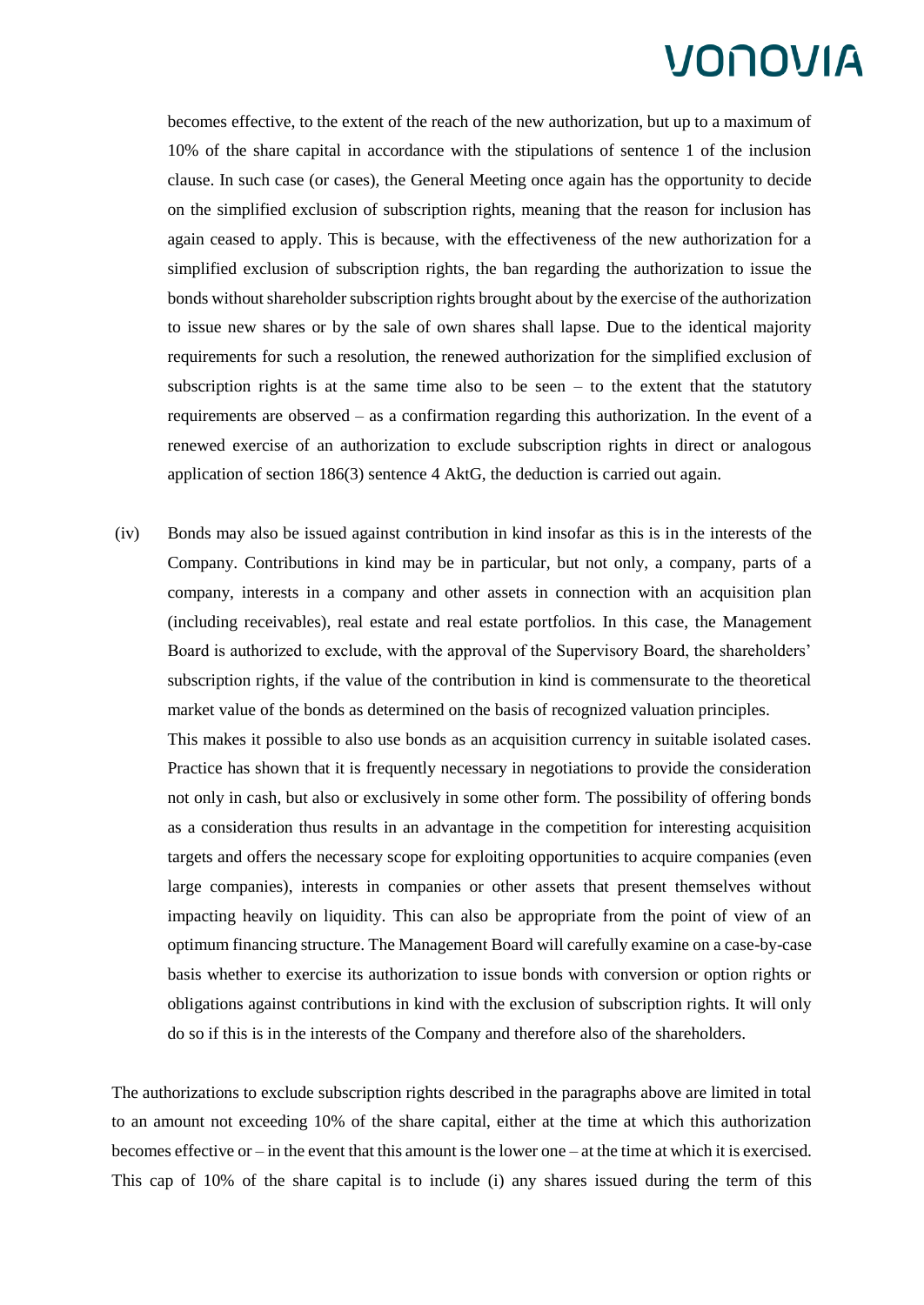authorization from other authorizations without subscription rights and (ii) any shares issued or to be issued to satisfy bonds, provided the bonds were issued under a different authorization in accordance with section 221(2) AktG and also issued without subscription rights during the term of this authorization. This includes share issuances from authorized capital or the issuance of bonds.

This restriction at the same time also limits the potential dilution of the voting rights of the shareholders in relation to whom subscription rights have been excluded. The cap, decreased under the preceding inclusion clause, shall be increased again when a new authorization to exclude shareholder subscription rights approved by the General Meeting after the decrease becomes effective, to the extent of the reach of the new authorization, but up to a maximum of 10% of the share capital in accordance with the stipulations of sentence 1 of this paragraph. In such case (or cases), the General Meeting once again has the opportunity to decide on the simplified exclusion of subscription rights, meaning that the reason for inclusion has again ceased to apply.

With all of these circumstances having been considered, the authorization to exclude subscription rights within the limits outlined is necessary, suitable, appropriate and in the interests of the Company.

The proposed conditional capital serves to fulfil the conversion or option rights or obligations relating to bonds issued for Company shares or to grant the creditors/holders of bonds shares in the Company in lieu of payment of the cash sum due. In addition, the bond terms and conditions can provide that the conversion or option rights or obligations can also be satisfied by providing own shares of the Company or shares from authorized capital or by way of other consideration, such as by means of cash payment or the supply of shares of other listed companies instead. Furthermore, the bond terms and conditions may also stipulate that the number of shares received upon exercising the conversion or option rights or upon fulfilling the conversion or option obligations is variable and/or that the conversion or option price may be amended during the time to maturity within a range stipulated by the Management Board dependent on the share price developments or as a result of anti-dilution provisions. Such structures enable the Company to use financing close to capital-market conditions with no actual need for a capital measure under company law. This takes into account the fact that an increase in share capital may be inappropriate at the future time of exercise of the conversion or option rights or fulfilment of corresponding obligations. Apart from that, since no new shares are issued, utilization of the cash settlement option protects the shareholders against any reduction in the percentage of their shareholdings and against dilution of the net asset value of their shares. In this respect, as specified in the conversion or option conditions, the equivalent value to be paid in cash corresponds to the average price of the shares at the close of Xetra trading (or at the close of a functionally equivalent successor to the Xetra system) on the Frankfurt Stock Exchange during the last ten to twenty trading days following the announcement of the cash settlement.